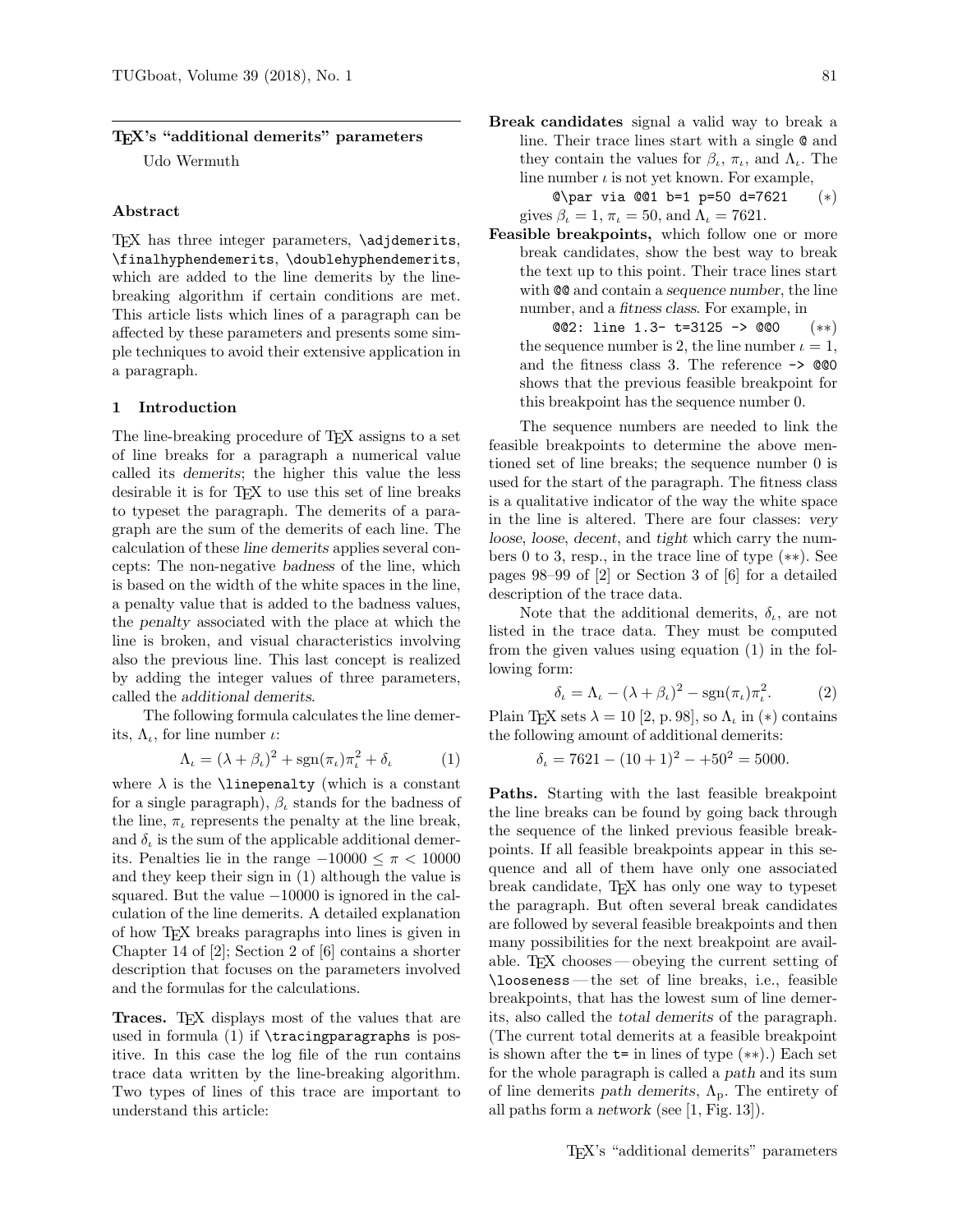Traces can get very long when T<sub>EX</sub> finds a lot of feasible breakpoints, and then they document a lot of paths in the network. Such paths are difficult to compare when only the trace data is available. This article shows only short traces and switches to a table form for longer ones. This table form is introduced and described in Section 5 of [7]. Both TEX's trace data and the table form are also briefly explained in this article.

Additional demerits. The three additional demerit parameters fall into two groups: Two deal with hyphens at the end of lines, the third with the visual appearance of lines. The following three integer parameters hold the values of the additional demerits.

- \finalhyphendemerits is used in the last line if the penultimate line of the paragraph ends in a hyphen.
- \doublehyphendemerits is applied to the second line of a pair of lines if both lines end in a hyphen. But it is not applied to the last line of the paragraph.
- \adjdemerits is charged to the second line of a pair of lines if they are visually incompatible. This means that the glue in the two lines is set quite differently: In one line it is extremely stretched compared to the other. (The first line of a paragraph is compared to a line with decent spacing.) In TEX's view the fitness class numbers in linked feasible breakpoints must differ by more than 1 to add the value of this parameter.

Plain T<sub>E</sub>X assigns the values 5000, 10000, and 10000 to the three parameters [2, p. 98], resp. The values of these parameters are named in this article  $\delta_f$ ,  $\delta_d$ , and  $\delta_a$ , resp. Note that  $\delta_d$  and  $\delta_f$  are never applied together in a line.

Implementation. In the section "More Bells and Whistles" of [1] it is written that the parameter \adjdemerits was added — with a high price paid in the implementation through the introduction of the fitness classes — as a more or less experimental feature. The design and implementation was done in the spring of 1980 (p. 143 of [5]); Chapter 11 in [4] shows it as entry  $\#461$ . As it is available today it seems to be worth the price. Note that only the parameter \adjdemerits is likely to be used in the first pass as hyphenated lines must use a (typically rare) author-entered hyphen in this pass.

In the implementation of the line-breaking algorithm the values of the integer parameters that represent the additional demerits are just one summand in the calculation of the line demerits [3, §859]. But the implementation uses \adjdemerits in a second place to keep the number of feasible breakpoints and break candidates small [3, §836]. This means changing the values of these integer parameters might result in a different number of lines in the trace.

Of course, a path in the network created from TEX's default settings exists also as a valid set of line breaks with changed values of the parameters. But TEX does not follow a path to its end as soon as it learns that this path cannot lead to the minimal total demerits. The trace data often shows only the beginning of paths. In the table form of the trace data these partial paths are extended to a complete path using the available feasible breakpoints; such paths are described as "hidden in the trace data".

Usage. The three parameters try to prevent T<sub>E</sub>X from picking a path that contains undesirable constructions. The techniques of this article might turn out to be useful for an author to handle situations in which T<sub>EX</sub> chose unwanted line breaks. But almost always it is better to rewrite a paragraph if it looks bad than to adjust TEX's line-breaking parameters.

In the following sections the three parameters are discussed one by one. Note, however, that a change to the parameters affects all following paragraphs so that a changed value should be used inside a group around a paragraph, which must end inside this group, i.e., write an empty line or \par before ending the group. T<sub>F</sub>X calculates with the values assigned to the parameters that it knows at the end of a paragraph.

# 2 About \finalhyphendemerits

The effect of \finalhyphendemerits is probably easier to understand than the effects of the other two parameters. TEX charges  $\delta_f$  to the last line of a path if and only if its penultimate line ends in a hyphen or a ligature in which the last character is a hyphen; in the cm fonts the line must end with a hyphen, an en-dash, or an em-dash. TEX has to look at only a single line in contrast to the other two additional demerits where T<sub>EX</sub> judges about pairs of lines.

#### Example 1: Description

Typeset a paragraph whose penultimate line ends in an em-dash.

# TEX input

```
The em-dash at the end of this line---this
one---adds {\tt\char92finalhyphendemerits\/}
to the last line.\par
```
# TEX output

The em-dash at the end of this line—this one adds \finalhyphendemerits to the last line.  $\overline{\mathsf{I}}$ (Note: The symbol 'I' marks the end of an example.)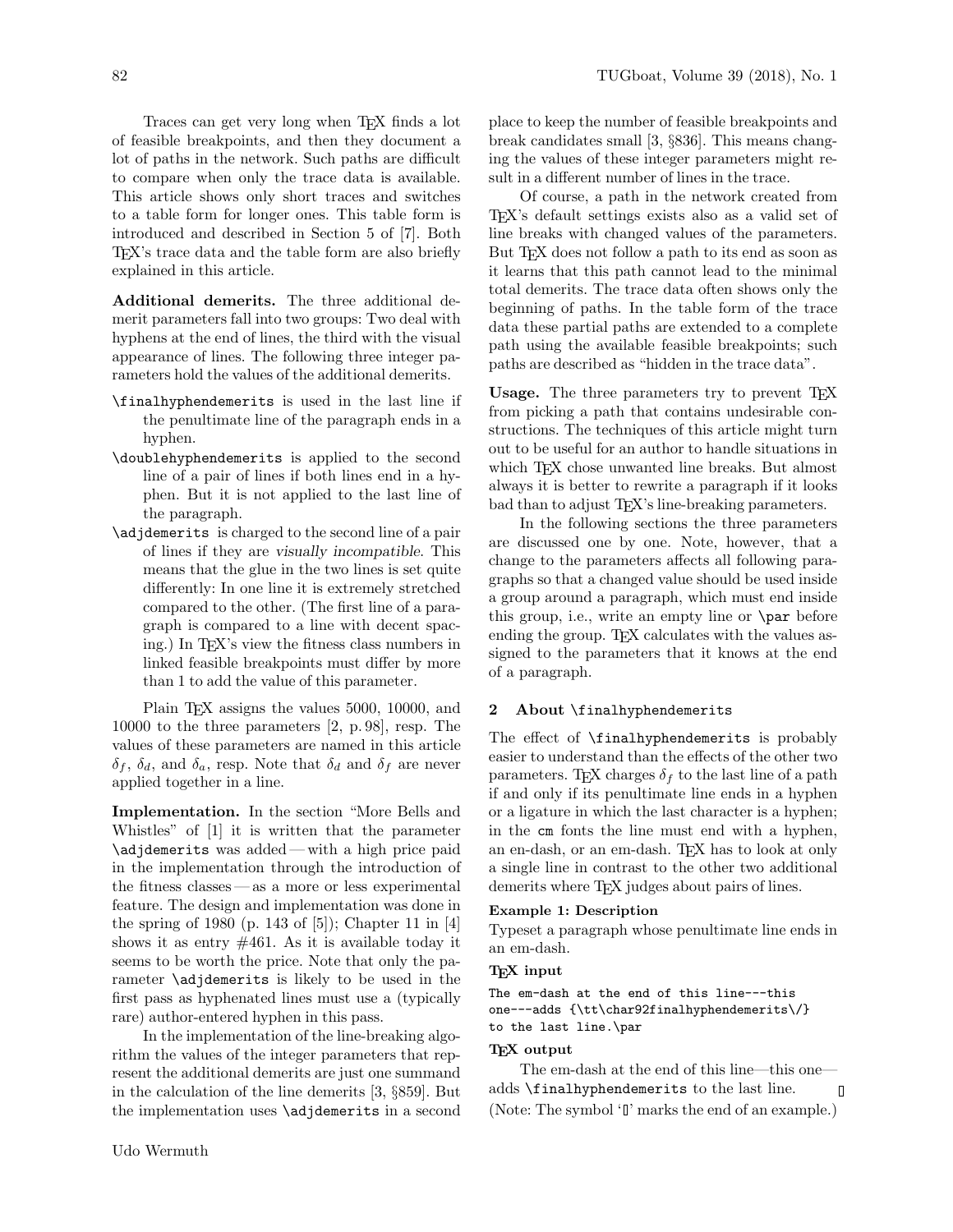With  $\tau$  is tracing paragraphs = 1 trace lines appear in the log file— here formatted to fit the column width and with line numbers for reference.

# Example 1 continued: Log file contents

- 1. @firstpass
- 2. []\tenrm The em-dash at the end of this line---this one---
- 3. @\discretionary via @@0 b=11 p=50 d=2941
- 4. @@1: line 1.2- t=2941 -> @@0
- 5. adds \tentt \finalhyphendemerits \tenrm to the last line.
- 6. @\par via @@1 b=0 p=-10000 d=5100
- 7. @@2: line 2.2- t=8041 -> @@1

Lines 3 and 6 contain break candidates, lines 4 and 7 feasible breakpoints. As there is only one break candidate per feasible breakpoint TEX has exactly one path to typeset this paragraph. Lines 3 and 4 show a penalty for the first line; it states that the \exhyphenpenalty is applied, i.e., the em-dash is considered an author-entered hyphen. (Plain T<sub>EX</sub> sets \hyphenpenalty and \exhyphenpenalty to 50 [2, p. 96].) The calculation using (2) shows for this break candidate representing output line 1:

 $\delta_1 = 2941 - (10+11)^2 - 50^2 = 2941 - 441 - 2500 = 0.$ 

The badness of the last line is 0; see trace lines 6 (and 7). As mentioned above a penalty of  $-10000$ is ignored in the calculation of the line demerits. Therefore (2) gives for the second line:

$$
\delta_2 = 5100 - (10 + 0)^2 = 5100 - 100 = 5000.
$$

Thus, as expected, TEX has applied the value  $\delta_f$  to the last line.

Changing this parameter. If  $\delta_f$  is applied to a paragraph and if TEX's line-breaking network contains at least one path that avoids a hyphen at the end of the second-last line a high enough value for \finalhyphendemerits will select such a path.

# Example 2: Description

Typeset a paragraph twice: First with T<sub>E</sub>X's default values and a second time with a larger value of \finalhyphendemerits.

### TEX input

\noindent In this case \TeX's network shows 2 paths for its line-breaking decision.\par

## TEX output

In this case T<sub>EX</sub>'s network shows 2 paths for its linebreaking decision. П

This is the trace data:

#### Example 2 continued: Log file contents

- 1. @firstpass
- 2. \tenrm In this case T[]X's network shows 2 paths for its
- 3. @ via @@0 b=96 p=0 d=11236

4. @@1: line 1.1 t=11236 -> @@0 5. line-6. @\discretionary via @@0 b=29 p=50 d=4021 7. @@2: line 1.3- t=4021 -> @@0 8. breaking decision. 9. @\par via @@1 b=0 p=-10000 d=100 10. @\par via @@2 b=0 p=-10000 d=5100 11. @@3: line 2.2- t=9121 -> @@2

The feasible breakpoint @@3 has two break candidates and TFX has a choice: Go via @@2 as suggested in @@3 or use the break candidate in line 9 without the application of  $\delta_f$  and link @@3 to @@1.

To select the path that uses the feasible breakpoints @@1 and @@3 and thus avoids the hyphen in the penultimate line the total demerits from the path via @@2 and @@3,  $\Lambda_{p[2,3]}$ , must become larger than the path demerits of the requested path,  $\Lambda_{p[1,3]}$ . This can be done by increasing the value of  $\delta_f$ . Let's mark its new value with a prime, then the inequality

$$
\Lambda_{\text{p}[2,3]} + \delta'_f - \delta_f > \Lambda_{\text{p}[1,3]}
$$

must hold. Simple transformations give

$$
\delta'_f > \Lambda_{p[1,3]} - \Lambda_{p[2,3]} + \delta_f
$$
  
\n
$$
\implies \delta'_f > (11236 + 100) - 9121 + 5000 = 7215
$$

and the value for \finalhyphendemerits should be at least 7216. The first line then becomes loose with a badness of 96 (see lines 3 and 4) instead of tight with a badness of 29 (see lines 6 and 7). It is a tradeoff: To avoid the hyphen in the second-last line TEX has to select a worse solution at other places. Here it is a loose line.

#### Example 2 continued: TEX input

\finalhyphendemerits=7216

\noindent In this case \TeX's network ...

### TEX output

 $\mathbf{I}$ 

In this case T<sub>FX</sub>'s network shows 2 paths for its line-breaking decision. 0

Of course, it is not necessary to calculate the minimal  $\delta_f$ ; it can be set to a high value like 7500 or 10000 or 100000 to get the desired result.

#### 3 About \doublehyphendemerits

The parameter \doublehyphendemerits is applied to the second line of a pair of lines if both lines end in a hyphen and the second line is not the last line. This restriction comes from the fact that T<sub>EX</sub> treats the end of a paragraph as if it ends in a hyphen [3, §829]. An author-entered hyphen at the end of a paragraph does not make a difference. (It is rare indeed to have a hyphen at the end of a paragraph, so it is not an important case.) Thus, in a paragraph all lines except the first and the last might be charged with  $\delta_d$ , the value of this parameter.

 $\Box$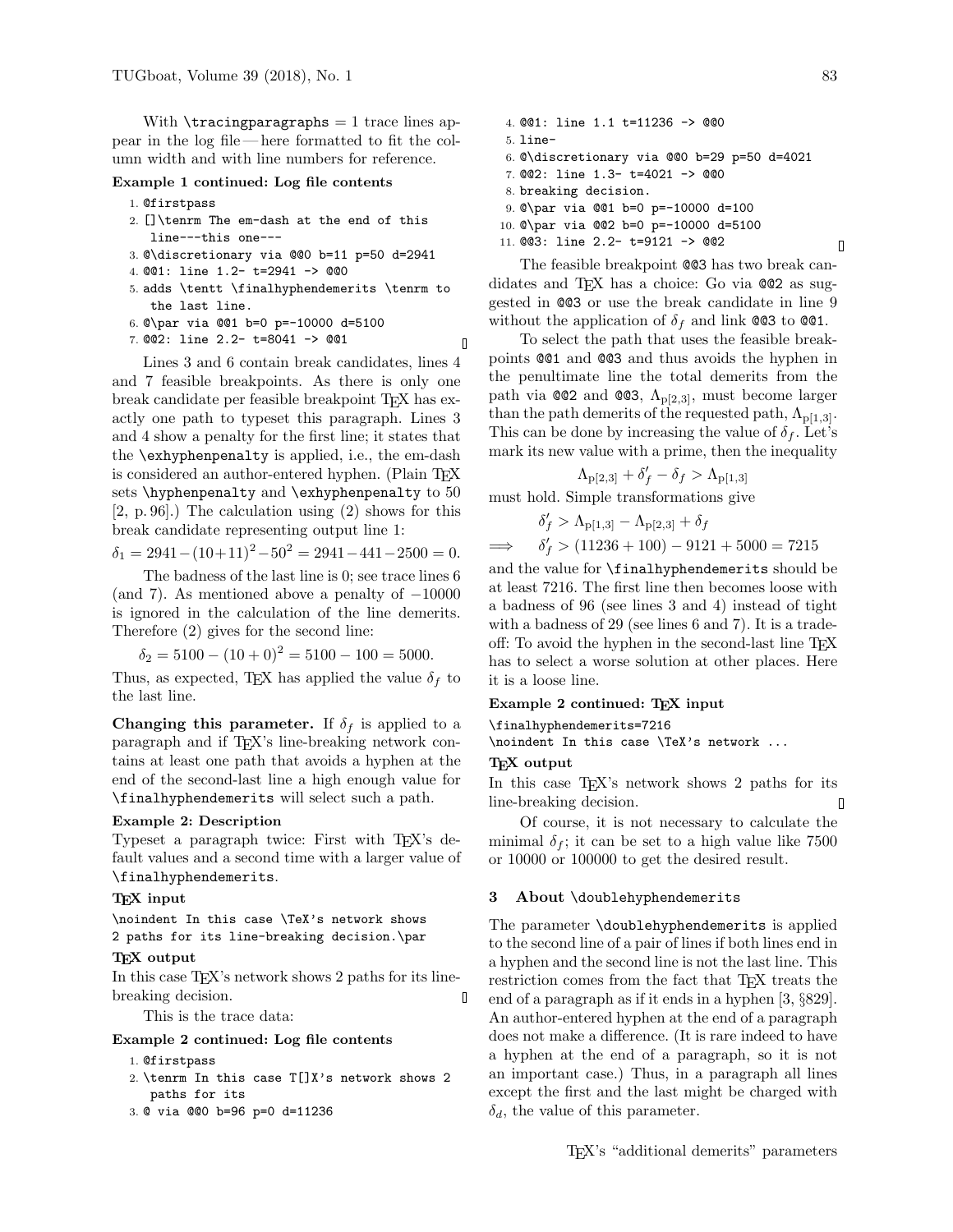Both explicit hyphens, which are entered by the author, and implicit hyphens, which are inserted by TEX's hyphenation algorithm, are treated in the same way by TEX when it determines if a line ends in a hyphen.

#### Example 3: Description

Typeset a paragraph with a lot of hyphenated lines.

## T<sub>F</sub>X input

In this paragraph \TeX\ must apply its hyphenation procedure. And the last line ends in an em-dash. Parameter {\tt\char92doublehyphendemerits\/} is applied twice in four lines---\par

#### TEX output

In this paragraph T<sub>E</sub>X must apply its hyphenation procedure. And the last line ends in an emdash. Parameter \doublehyphendemerits is applied twice in four lines— Л

As always, useful information is found in the trace data; the first line states that TEX uses the second pass (lines from the first pass are not shown).

## Example 3 continued: Log file contents

- 1. @secondpass
- 2. []\tenrm In this para-graph T[]X must ap-ply its hy-phen-
- 3. @\discretionary via @@0 b=0 p=50 d=2600
- 4. @@1: line 1.2- t=2600 -> @@0
- 5. ation pro-ce-dure. And the last line ends in an em-
- 6. @\discretionary via @@1 b=7 p=50 d=12789
- 7. @@2: line 2.2- t=15389 -> @@1
- 8. dash. Pa-ram-e-ter \tentt
- \doublehyphendemerits \tenrm is ap-9. @\discretionary via @@2 b=147 p=50 d=47149
- 10. @@3: line 3.0- t=62538 -> @@2
- 11. plied twice in four lines---
- 12. @\par via @@3 b=0 p=-10000 d=\*
- 13. @@4: line 4.2- t=62538 -> @@3
	-

Lines 6 and 9 show that  $\delta_d$  was applied. In line 12 T<sub>F</sub>X has not calculated the demerits and sets them to 0; compare the values after  $t=$  in lines 10 and 13 of the trace. TEX does not calculate the demerits as the necessary feasible breakpoint at the end of the paragraph follows a possible break after the em-dash (see  $[3, \S 854]$ ).

Remove a stack of hyphens. Note that there is no way to prevent the three consecutive hyphenated lines in example 3: TEX has no path in its line-breaking network to avoid this stack of hyphens. But if there is such a path a change of the value of \doublehyphendemerits can trade in higher badness values and/or more penalties and/or more visually incompatible lines and/or more lines in the paragraph to avoid such a stack of hyphens.

Table 1: Badness, penalties, and additional demerits of the line breaks for the paths of example 4

|                         |             |                  |                   |                                                                       | $\parrow xia \oslash 0$ (* is typeset) |                   |
|-------------------------|-------------|------------------|-------------------|-----------------------------------------------------------------------|----------------------------------------|-------------------|
| <b>@@</b>               | Class       | $*7_0$           | 8 <sub>0</sub>    | $7_1$                                                                 | $7_{2}$                                | 8 <sub>1</sub>    |
| 1                       | d           | $4_{50}$         | $4_{50}$          | $4_{50}$                                                              | $\sqrt{450}$                           | $4_{50}$          |
| 2                       | $\mathbf v$ |                  |                   |                                                                       | $118^{\rm a}$                          |                   |
| 3                       | $\rm d$     | $0^{\rm d}_{50}$ | $0_{50}^d$        |                                                                       |                                        | $0^{\rm d}_{50}$  |
| 4                       | 1           |                  |                   | $\begin{array}{c} 0^{\text{d}}_{50}\\ 51^{\text{d}}_{50} \end{array}$ |                                        |                   |
| (4)                     | (d)         |                  |                   |                                                                       | $1_{50}^a$                             |                   |
| 5                       | d           | $0_{50}^{\rm d}$ |                   |                                                                       |                                        | $0^{\rm d}_{50}$  |
| 6                       | t           |                  | 79                |                                                                       |                                        |                   |
| $\overline{7}$          | 1           | 33               |                   |                                                                       |                                        |                   |
| (7)                     | (t)         |                  |                   | $15^{\rm a}$                                                          | 15                                     |                   |
| 8                       |             |                  | $17^{\rm a}_{50}$ |                                                                       |                                        |                   |
| (8)                     | (t)         |                  |                   |                                                                       |                                        | $98^{\rm d}_{50}$ |
| 9                       | d           | 0                | 0 <sup>f</sup>    | $\theta$                                                              | 0                                      |                   |
| $\#$ lines $=$          |             | 5                | 5                 | 5                                                                     | 5                                      | 5                 |
| $\Sigma$ badness =      |             | 37               | 100               | 70                                                                    | 138                                    | 102               |
| # $a/d/f = 0/2/0 1/1/1$ |             |                  |                   | 1/2/0                                                                 | 2/0/0                                  | 0/3/1             |
| $\Lambda_{\rm p}(10) =$ |             | 29845            | 41546             | 42242                                                                 | 42426                                  | 57160             |

# Example 4: Description

Typeset a paragraph twice: First with T<sub>EX</sub>'s default values and a second time with a larger value of \doublehyphendemerits.

#### TEX input

Final remark: Values for the badness are sometimes stated as {\tt\*} which means that it is {\sl infinite\/} according to \TeX's rules. For demerits such an asterisk means that the calculation was not performed because of certain forced conditions.\par

## TEX output

 $\Box$ 

Final remark: Values for the badness are sometimes stated as \* which means that it is infinite according to T<sub>EX</sub>'s rules. For demerits such an asterisk means that the calculation was not performed because of certain forced conditions.  $\overline{\mathsf{I}}$ 

This time the data of the trace is shown in a more compact form as there are several paths that must be studied.

Table 1 summarizes the paths that can be identified in the trace data. The table shows in the first two columns the information of the @@-lines, i.e., the feasible breakpoints: the sequence number and the fitness class abbreviated to the first letter of very loose, loose, decent, or tight. The next two columns present the explicitly shown \par-lines in the trace (like line 12 in the trace of example 3). The heading gives the sequence number after the "via @@" marked with a subscript 0. The next three columns are "hidden" paths in the trace that are not followed to their end by TEX; such paths get subscripts larger than 0. As these paths use @@-alternatives that are not shown in the trace some sequence numbers and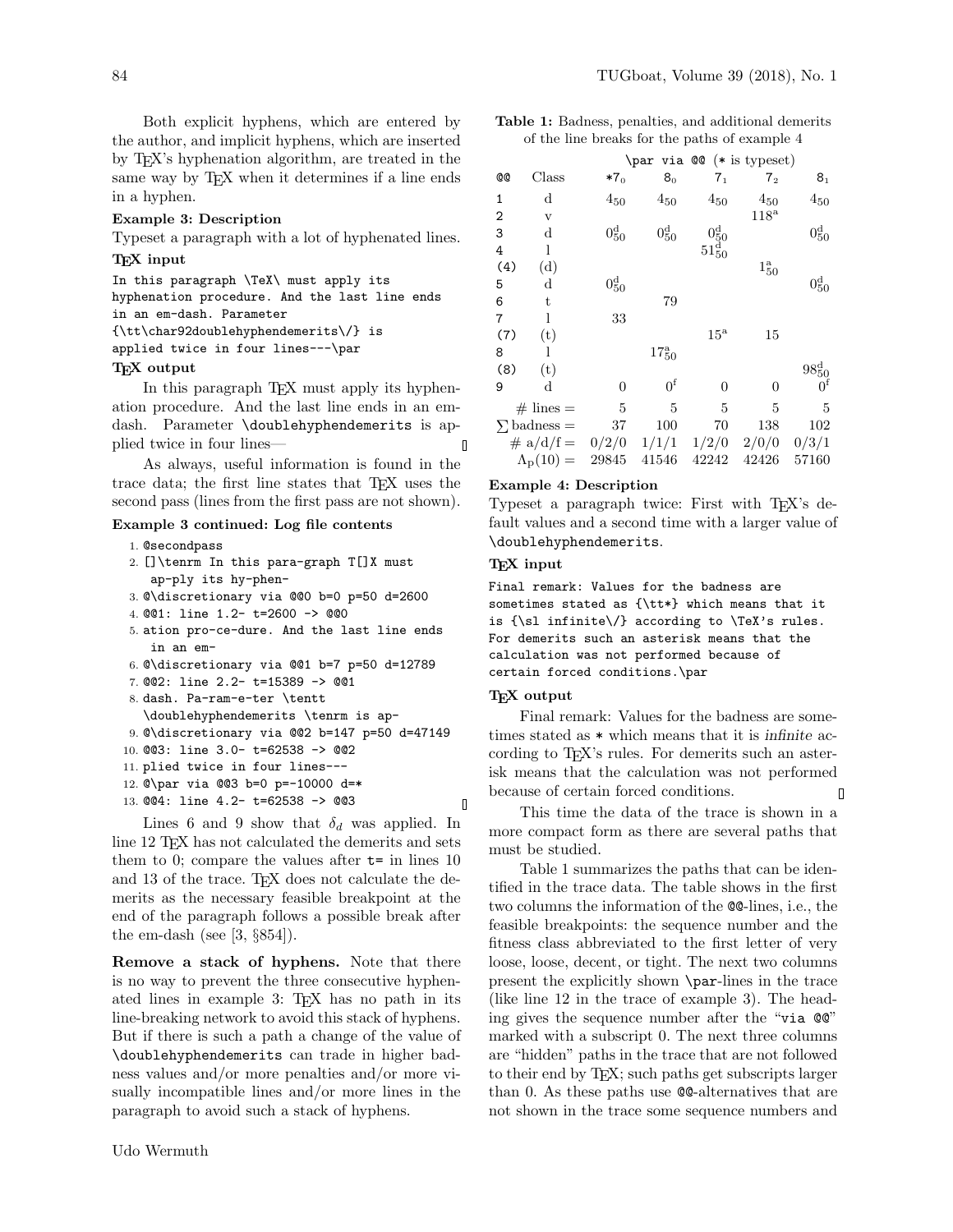their fitness classes are placed in parentheses. The column head of  $7<sub>0</sub>$  contains an asterisk to indicate that TEX has selected this path for typesetting.

The table entries are the badness values. A subscript signals that a penalty with the stated value occurs at the break, a superscript of 'f', 'd', or 'a' that  $\delta_f$ ,  $\delta_d$ , or  $\delta_a$ , resp., is applied.

The last four rows state the number of lines, the sum of the badness values of the path, the number of lines with  $\delta_a$ ,  $\delta_d$ ,  $\delta_f$ , and the path demerits  $\Lambda_{\rm p}(10)$ with the value 10 for \linepenalty. Most of these values are not found in the trace data; they have been computed from the information in the columns.

Column  $7_0$  (with the path that T<sub>E</sub>X uses) contains two applications of  $\delta_d$  but the path in column 7<sup>2</sup> none. Therefore, it is possible to typeset the paragraph without three consecutive hyphens if the value  $\delta_d$  is changed. If the new value is named  $\delta'_d$  $d$  then

$$
\Lambda_{\text{p}[7_0]}+2\delta_d'-2\delta_d>\Lambda_{\text{p}[7_2]}
$$

must hold. This means, the path demerits of the path  $7<sub>0</sub>$ , which represent currently the total demerits of the paragraph, must get larger than the path demerits of path  $7<sub>2</sub>$ . The calculation is

$$
\delta_d' > (\Lambda_{\text{p}[7_2]} - \Lambda_{\text{p}[7_0]} + 2\delta_d)/2
$$
  

$$
\implies \delta_d' > (42426 - 29845 + 20000)/2 = 16290.5.
$$

Example 4 continued: TEX input

\doublehyphendemerits=16291

Final remark: Values for the badness are ...

# TEX output

Final remark: Values for the badness are sometimes stated as \* which means that it is infinite according to T<sub>EX</sub>'s rules. For demerits such an asterisk means that the calculation was not performed because of certain forced conditions.  $\mathsf{\Pi}$ 

The same technique can be tried to make T<sub>E</sub>X select the path of column  $\mathcal{B}_0$ . This time both sides list  $\delta_d$ :

$$
\Lambda_{\mathbf{p}[7_0]} + 2\delta_d' - 2\delta_d > \Lambda_{\mathbf{p}[8_0]} + \delta_d' - \delta_d.
$$

Therefore

$$
\delta'_d > \Lambda_{p[8_0]} - \Lambda_{p[7_0]} + \delta_d
$$
  

$$
\implies \delta'_d > 41546 - 29845 + 10000 = 21701.
$$

The computed value 21702 is larger than 16291 but the latter value is sufficient to typeset path  $7<sub>2</sub>$ : T<sub>E</sub>X's second-best path with its default settings, path  $\mathcal{B}_0$ , cannot be reached from  $7_0$  by increasing  $\delta_d$ .

Changing the other parameters too. Instead of changing only the parameter that is assigned to this kind of trouble, the other parameters can also be involved to select a specific path. To select path  $7<sub>2</sub>$ in example 4 it is not necessary but in other cases

it is the only way to make TEX typeset the desired path.

In the inequality to go from path  $7_0$  to path  $7_2$ , only  $\delta_d$  was changed. But as  $7_2$  applies  $\delta_a$ , the inequality should better be written as

$$
\Lambda_{\text{p}[7_0]} + 2\delta_d' - 2\delta_d > \Lambda_{\text{p}[7_2]} + 2\delta_a' - 2\delta_a.
$$

This gives an inequality for the difference  $\delta_d' - \delta_a'$ that must at least hold to typeset  $7<sub>2</sub>$ :

 $\delta'_d - \delta'_a > (\Lambda_{\text{p}[7_2]} - \Lambda_{\text{p}[7_0]})/2 + \delta_d - \delta_a = 6290.5.$ That is,  $\delta_d' = 10000$  and  $\delta_a' = 3709$  typeset path  $7<sub>2</sub>$ as well as  $\delta_d' = 13300$  and  $\delta_a' = 7000$ .

Similar, to prefer path 8<sub>0</sub> to 7<sub>0</sub> the inequality is  
\n
$$
\Lambda_{\text{p}[7_0]} + 2\delta_d' - 2\delta_d > \Lambda_{\text{p}[8_0]} + \delta_a' + \delta_d' + \delta_f'
$$
\n
$$
- \delta_a - \delta_d - \delta_f
$$
\n
$$
\implies \delta_d' - \delta_a' - \delta_f' > \Lambda_{\text{p}[8_0]} - \Lambda_{\text{p}[7_0]} + \delta_d - \delta_a - \delta_f
$$
\n
$$
= 6701.
$$

To get from  $7<sub>2</sub>$  to  $8<sub>0</sub>$ , i.e., to avoid that  $7<sub>2</sub>$  is chosen by TEX instead of  $\mathcal{B}_0$ , the parameters must also fulfill

$$
\Lambda_{\mathbf{p}[7_2]} + 2\delta'_a - 2\delta_a > \Lambda_{\mathbf{p}[8_0]} + \delta'_a + \delta'_d + \delta'_f
$$
  

$$
- \delta_a - \delta_d - \delta_f
$$
  

$$
\implies \delta'_a - \delta'_d - \delta'_f > \Lambda_{\mathbf{p}[8_0]} - \Lambda_{\mathbf{p}[7_2]} + \delta_a - \delta_d - \delta_f
$$
  

$$
= -5580.
$$

The two inequalities give the criteria for how to change the parameters to typeset path  $\mathcal{B}_0$  instead of path  $7_0$ . For example,  $\delta_d' = 13300$ ,  $\delta_d' = 7000$ , and  $\delta'_f = -750$  is one solution. (The additional demerits are integers, so they can receive negative values.)

#### Example 4 continued: TEX input

\doublehyphendemerits=13300 \adjdemerits=7000 \finalhyphendemerits=-750

Final remark: Values for the badness are ... TEX output

Final remark: Values for the badness are sometimes stated as \* which means that it is infinite according to T<sub>E</sub>X's rules. For demerits such an asterisk means that the calculation was not performed because of certain forced conditions. Π

But it is much simpler to set  $\delta'_f = -6702$  in order to make TEX typeset path  $8_0$ . A single change of  $\delta_f$  helps to avoid the problem with a stack of hyphens without touching  $\delta_d$  or involving path  $7_2$ . The change suggests to TEX to trade a tolerable hyphen in the penultimate line against the unwanted hyphen stack. For such a trade the integer parameter \finalhyphendemerits is ideal as it applies to only one line.

#### 4 About \adjdemerits

The integer parameter **\adjdemerits** is applied to the second line of a pair of lines if they are visu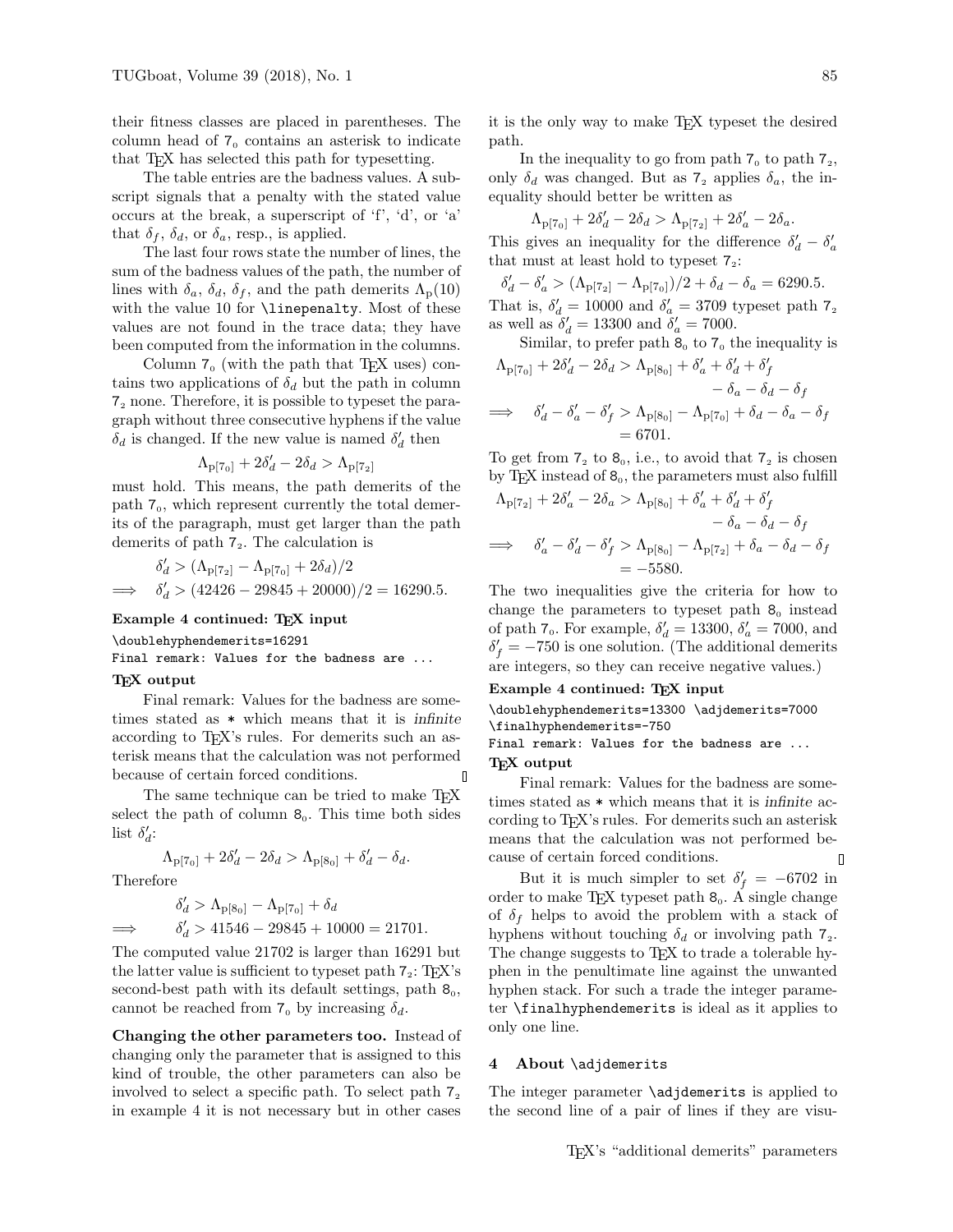ally incompatible, i.e., if their fitness classes are not adjacent in the sequence very loose, loose, decent, and tight. The first line of a paragraph is compared to the fitness class decent. That means that a very loose first line receives the additional demerits  $\delta_a$ .

#### Example 5: Description

Typeset a paragraph in which each line is charged with \adjdemerits.

# T<sub>F</sub>X input

```
So it is a v-loose line, oh, this line must be
{\sl very~loose\/} to charge the famous
''adjacent demerits'' in a {\sl first line\/}
and then follows a {\sl tight\/} line but it
forces that the very next line is \{\s1 loose\}/again to charge these adjacent demerits a
third time; and then a repetition of this
tight/loose pattern makes the rest.\par
```
#### TEX output

So it is a v-loose line, oh, this line must be very loose to charge the famous "adjacent demerits" in a first line and then follows a tight line but it forces that the very next line is loose again to charge these adjacent demerits a third time; and then a repetition of this tight/loose pattern makes the rest.

The log file contains the following trace data:

#### Example 5 continued: Log file contents

```
1. @firstpass
```

```
2. []\tenrm So it is a v-loose line, oh, this
   line must be
```

```
3. @ via @@0 b=100 p=0 d=22100
```

```
4. @@1: line 1.0 t=22100 -> @@0
```

```
5. \tensl very loose \tenrm to charge the
   famous ''adjacent demerits''
```

```
6. @ via @@1 b=22 p=0 d=11024
```

```
7. @@2: line 2.3 t=33124 -> @@1
```

```
8. in a \tensl first line \tenrm and then
  follows a \tensl tight \tenrm line but it
```

```
9. @ via @@2 b=37 p=0 d=12209
10. @@3: line 3.1 t=45333 -> @@2
```

```
11. forces that the very next line is \tensl
   loose \tenrm again to charge
```

```
12. @ via @@3 b=34 p=0 d=11936
```

```
13. @@4: line 4.3 t=57269 -> @@3
```

```
14. these adjacent demerits a third time; and
   then a
```

```
15. @ via @@4 b=70 p=0 d=16400
```

```
16. @@5: line 5.1 t=73669 -> @@4
```

```
17. repetition of this tight/loose pattern
   makes the rest.
```

```
18. @\par via @@5 b=16 p=-10000 d=10676
```

```
19. @@6: line 6.3- t=84345 -> @@5
```
That T<sub>F</sub>X assigns to every line the value of \adjdemerits can happen only if the number of lines in the paragraph is even. The first line must be very loose and all other odd-numbered lines at

least loose; all even-numbered lines are tight or decent. As the last line of a paragraph cannot be loose with the default setting of **\parfillskip** in plain TEX an odd number of lines in the paragraph is not able to charge \adjdemerits either to the last line or to the first if the first line is not very loose.

The trace shows that T<sub>EX</sub> has no other path to typeset the text. It has no material to trade in order to reduce the number of lines that are charged with  $\delta_a$ . As there are tight lines the author can help T<sub>E</sub>X by typing a discretionary hyphen, for example, by entering "adjacent demer\-its'', which yields:

# Example 5 continued: TEX output

So it is a v-loose line, oh, this line must be very loose to charge the famous "adjacent demerits" in a first line and then follows a tight line but it forces that the very next line is loose again to charge these adjacent demerits a third time; and then a repetition of this tight/loose pattern makes the rest. П

The paragraph has now a hyphenated line and is one line longer but, except for the unchanged first line, no line is charged with  $\delta_a$ .

Increase the number of paths. The inserted hyphenation point shows a way that TEX might be able, without any help, to avoid at least some of the visually incompatible lines: allow hyphenation. More variation for line breaks is available if the second pass is forced. Then hyphenation with penalties and the other two additional demerits might appear.

# Example 6: TEX input (Example 5 continued)

```
\pretolerance=-1 % suppress the first pass
So it is a v-loose line, oh, this ...
```
# TEX output

 $\mathbf{I}$ 

So it is a v-loose line, oh, this line must be very loose to charge the famous "adjacent demerits" in a first line and then follows a tight line but it forces that the very next line is loose again to charge these adjacent demerits a third time; and then a repetition of this tight/loose pattern makes the rest.  $\Box$ 

In the second pass the trace gets much longer so that the paths are best presented in the table form: see Table 2. The path shown in column  $9<sub>1</sub>$  is used if the text is typeset in the first pass. In the second pass this path is not followed to its end by TEX; it has many more path demerits than any other set of line breaks. The path of column  $11_0$  represents the line breaks with the inserted discretionary hyphen.

But T<sub>EX</sub> finds a third solution. Table 2 shows that the chosen path starts with stretched white spaces in the first two lines and after a decent line the white space has to shrink in two lines. The path